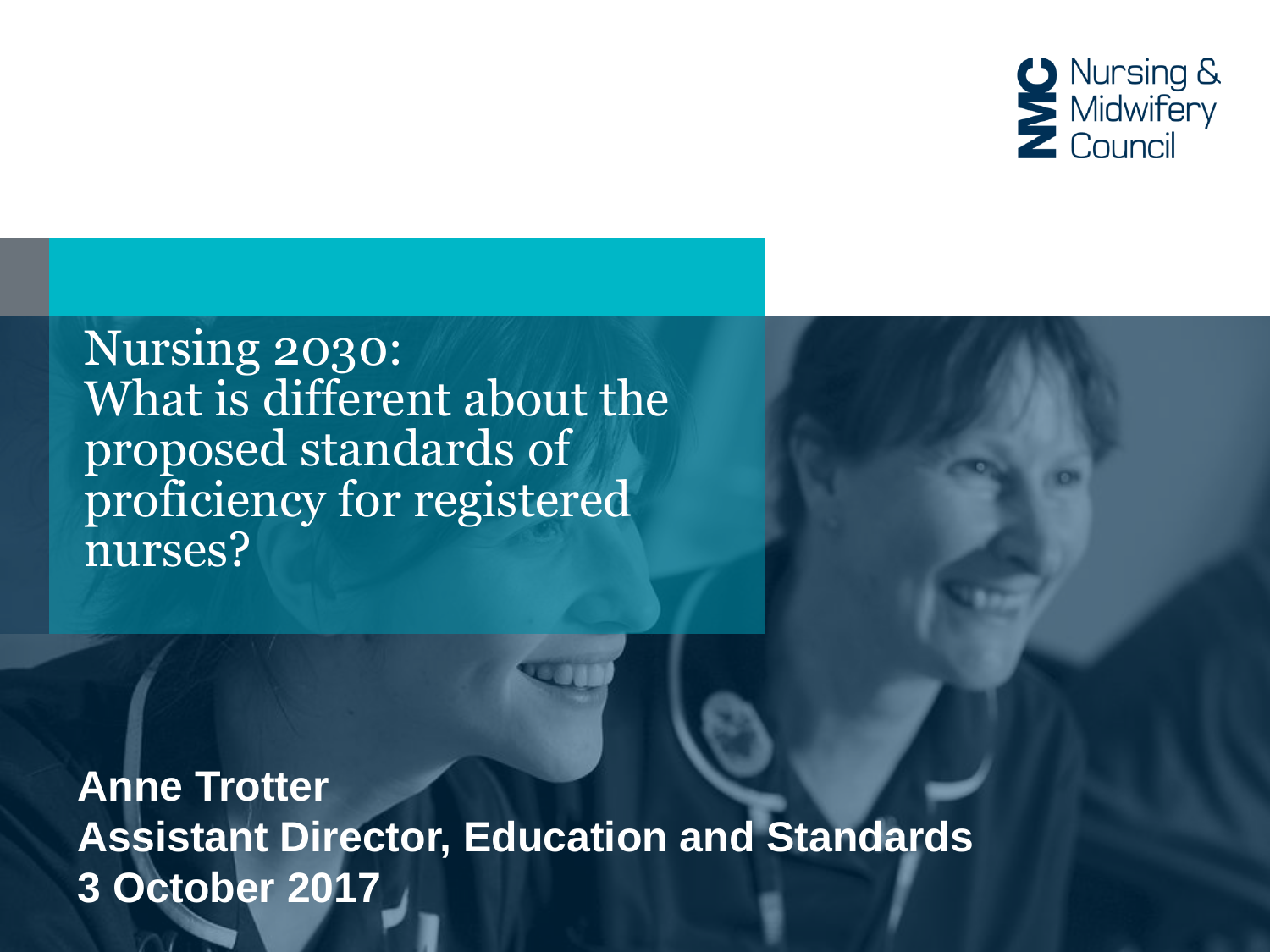

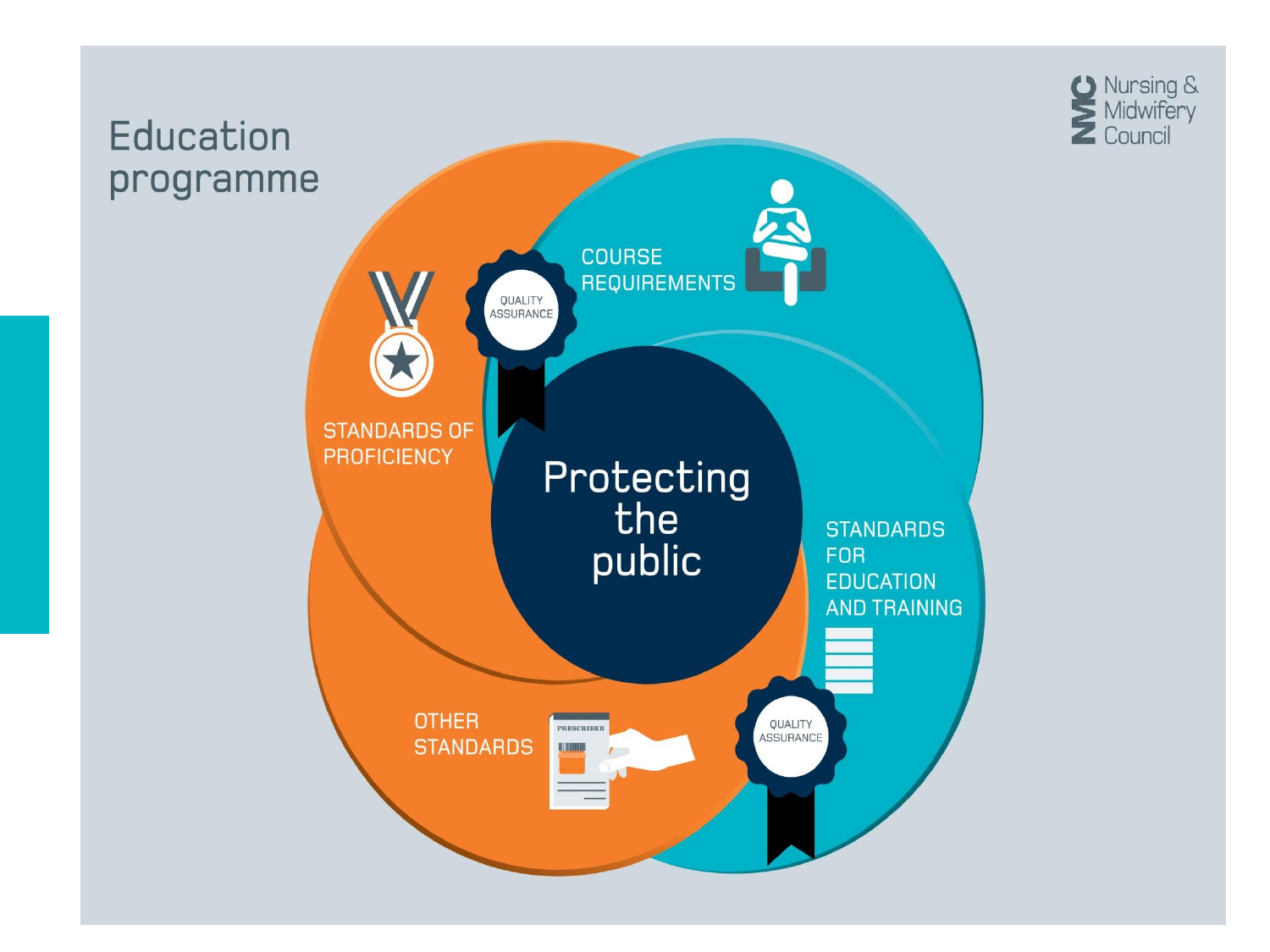### **Education: the changing context**



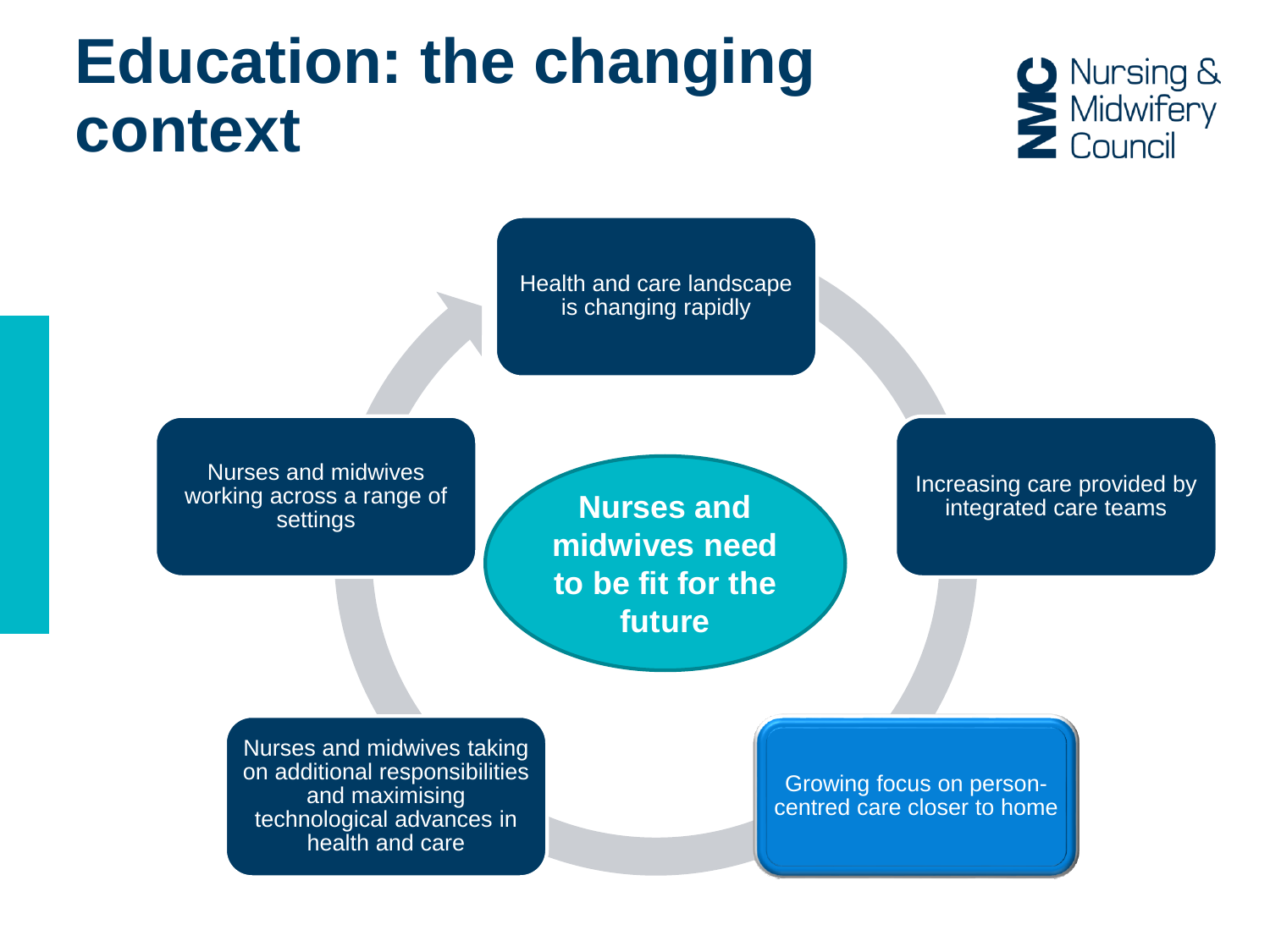## **Research and evidence examples**



- NMC evidence and reports: IFF Research, MINT QA reports/processes, registration data, registrant enquiries, internal mapping of standards
- Government commissioned 4 country reviews and reports: Francis, Shape of caring, Keogh, Five year forward view, RCN mentorship project, NNRU reports, Willis Commission, 'Failure to Fail' The NES Nursing and Midwifery Strategy 2014-17, Setting the direction NES, Evolving and transforming to deliver excellence in care NIPEC, Health Professional Education Investment Review Wales, Transforming Your Care, Northern Ireland, Right Touch and Rethinking Regulation PSA
- Comparison with other regulators/organisations
- Academic/policy literature
- Stakeholder engagement: TLG, VLG, 2016-17 engagement programmes, engagement with key stakeholders, site visits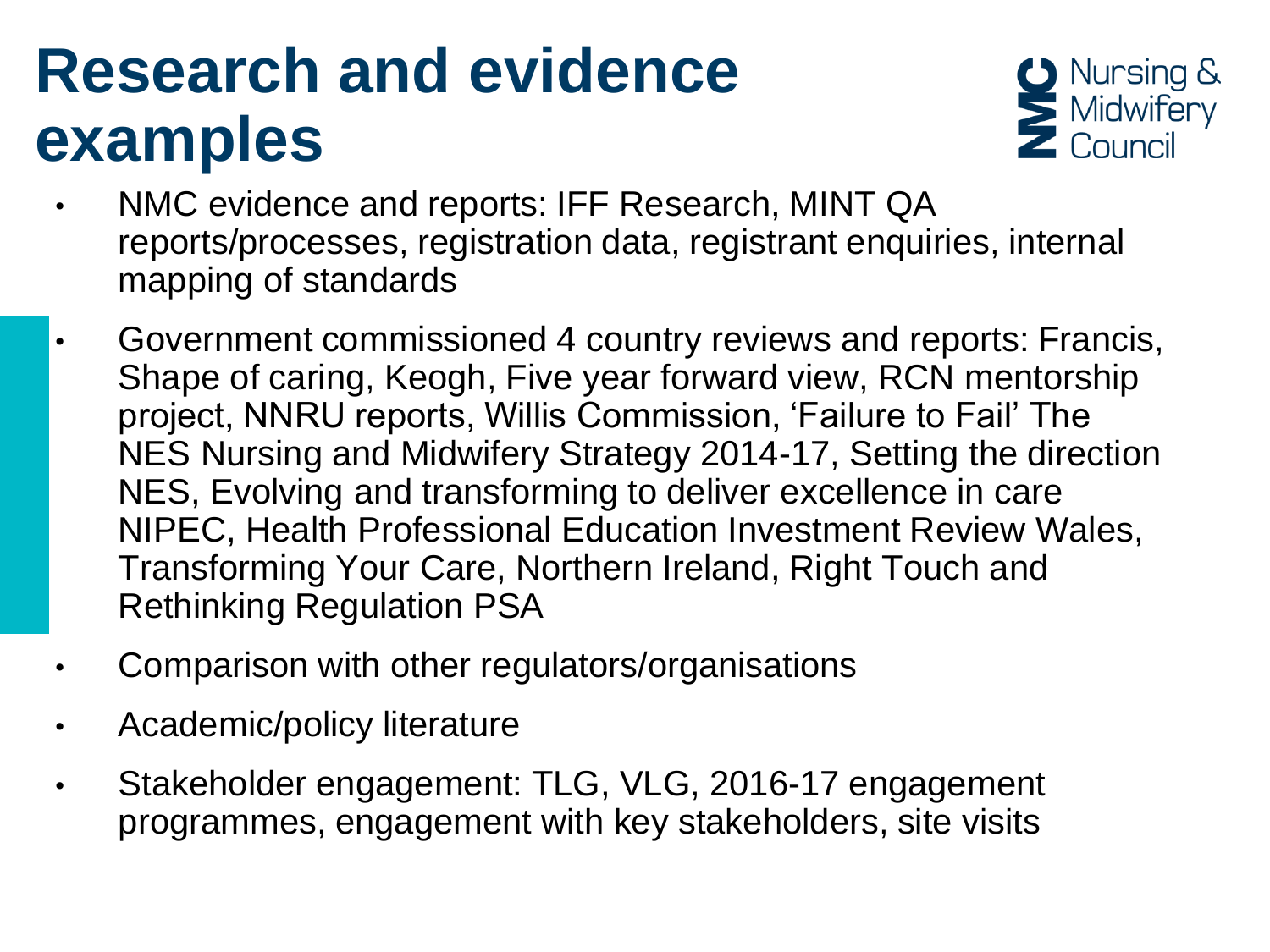

- Higher ambition at the point of entry to the register:
	- Greater knowledge base
	- Clarity about skilled proficiency with an inclusion of two skills annexes:
		- be able to demonstrate communication and relationship management skills
		- be able to carry out nursing procedures safely at the point of registration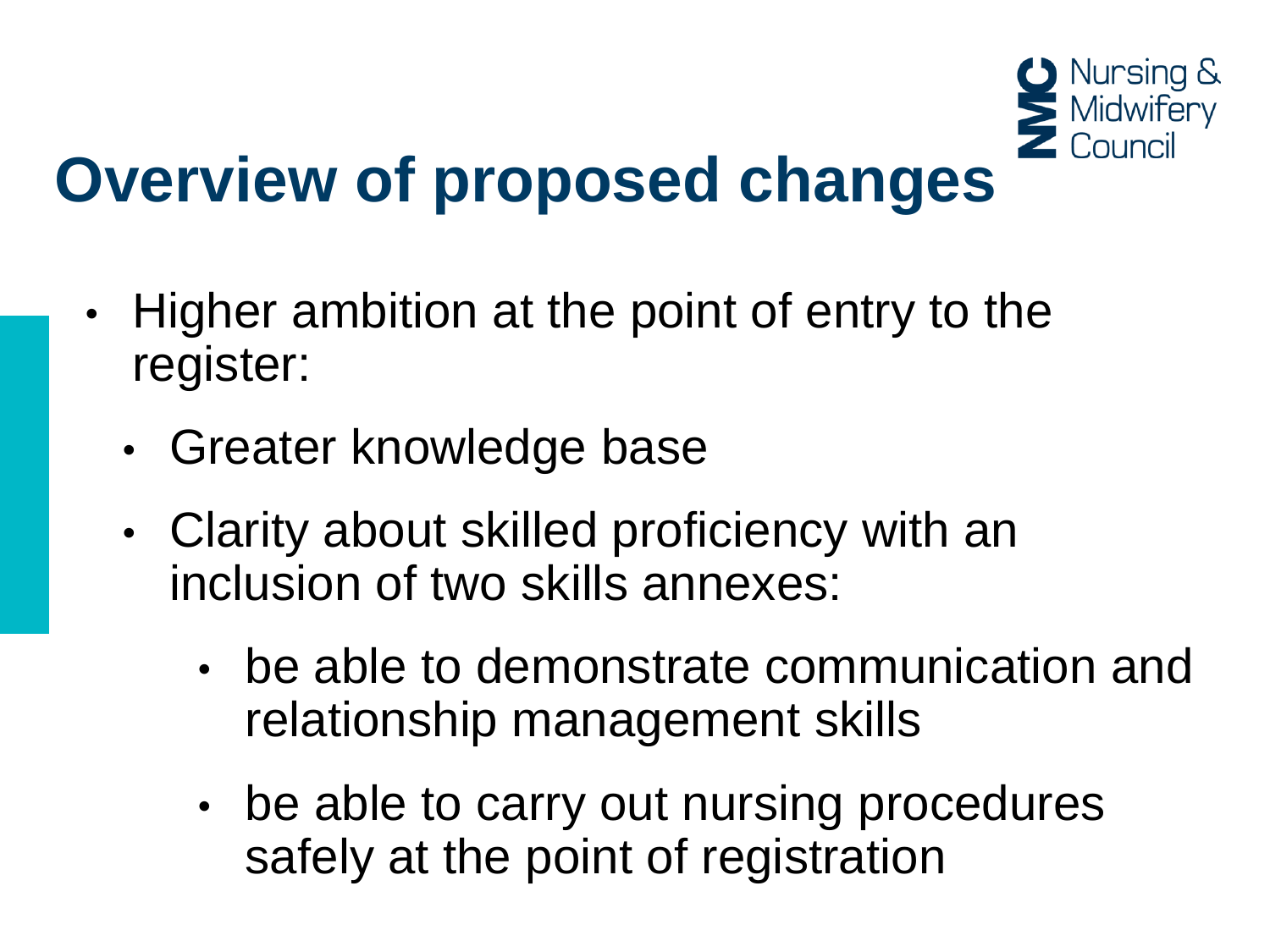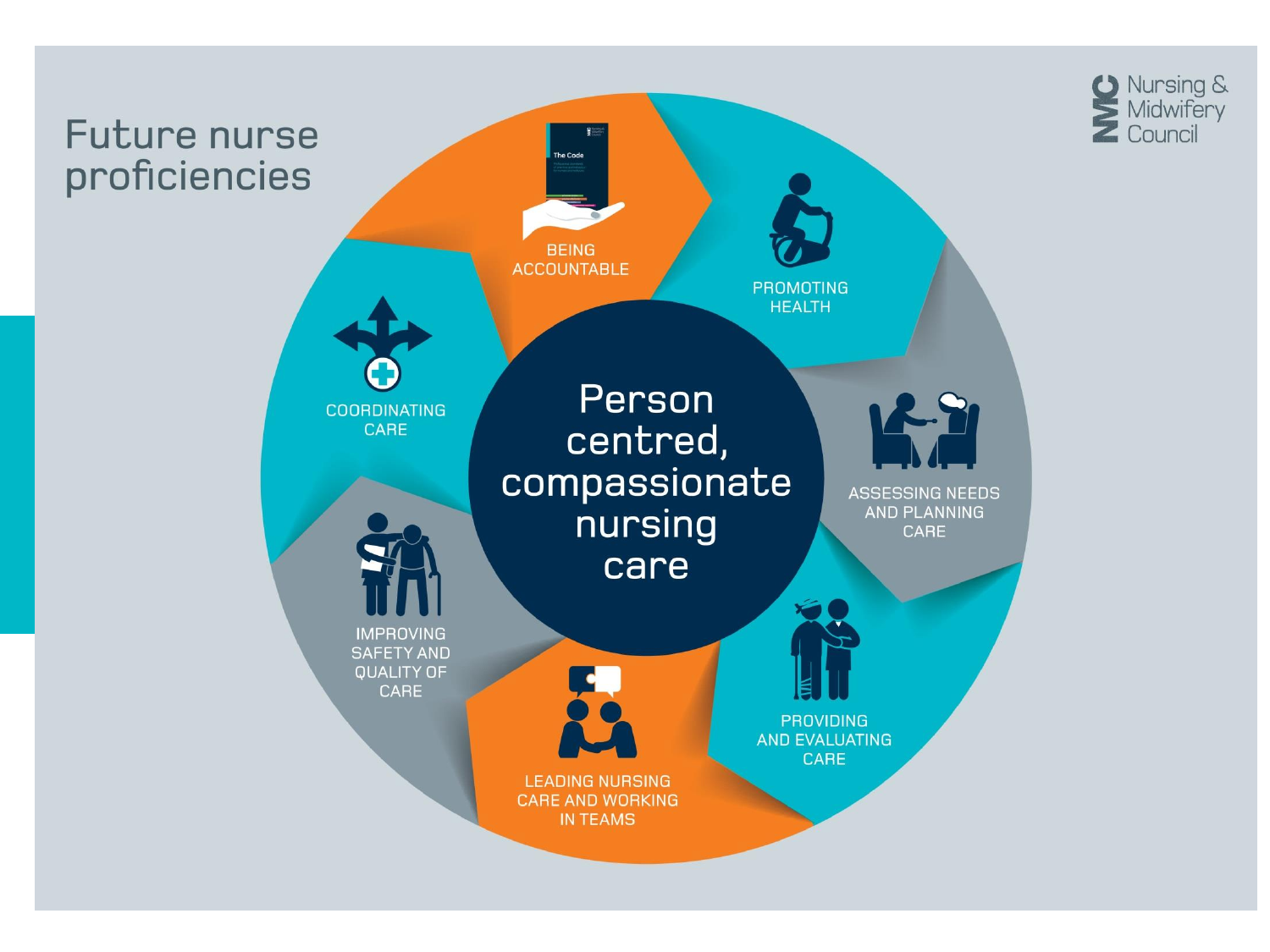

# **Our proposal is that:**

- The standards will apply to all nurses who join our register
- There will be additional, more specific or advanced skills in some areas for the four fields of nursing practice : adult, children, learning disabilities and mental health nursing
- That nurses should be able to qualify as prescribers sooner than at present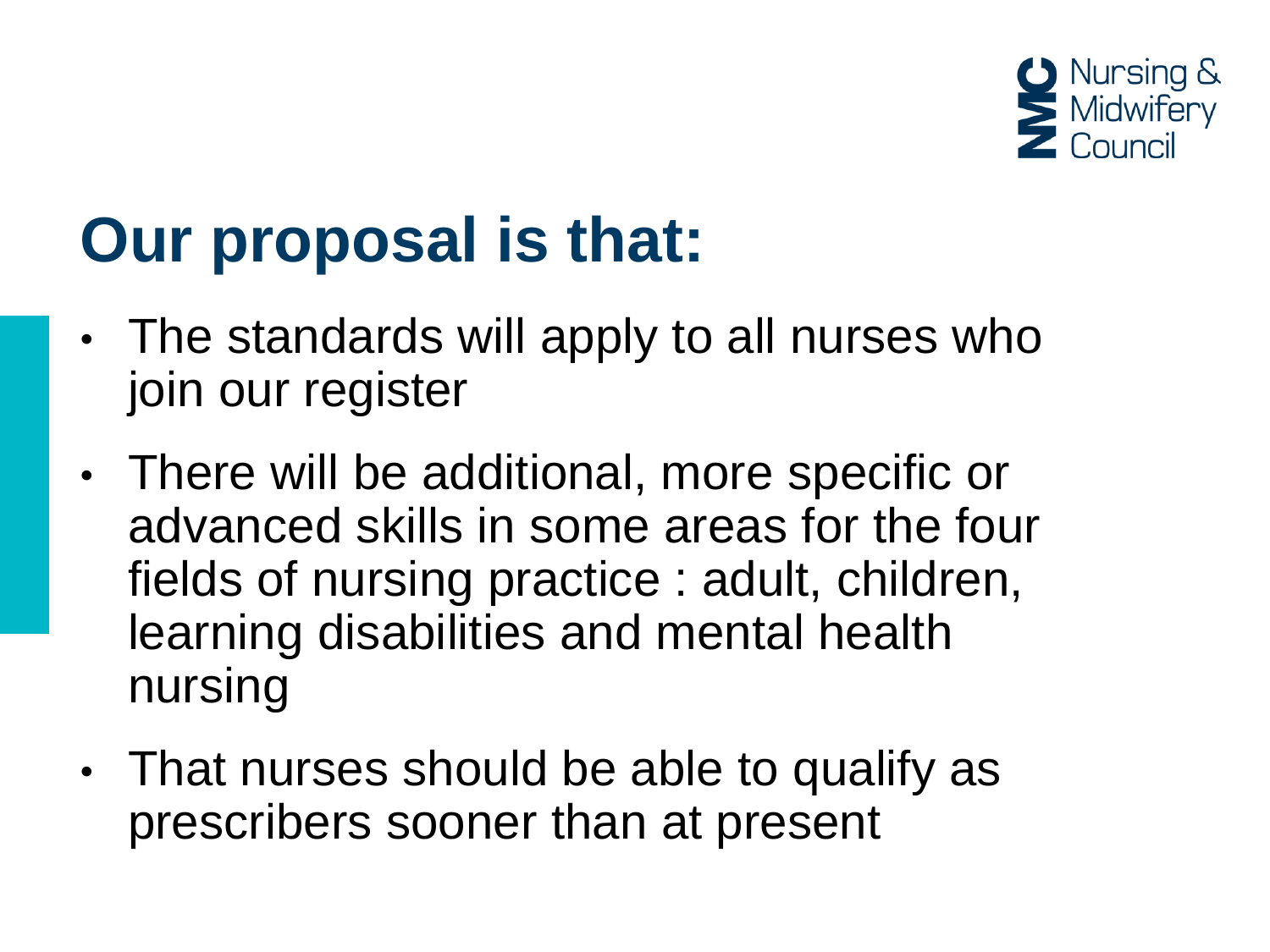## **We believe our standards should enable nurses to:**



- Provide compassionate evidence based care
- Support people with lifestyle decisions that affect health and well being
- Support and care for people with increasingly complex needs
- Provide holistic care outside of hospital, in community settings and in people's home
- Become prescribers soon after qualifying
- Work more closely with other professionals and other agencies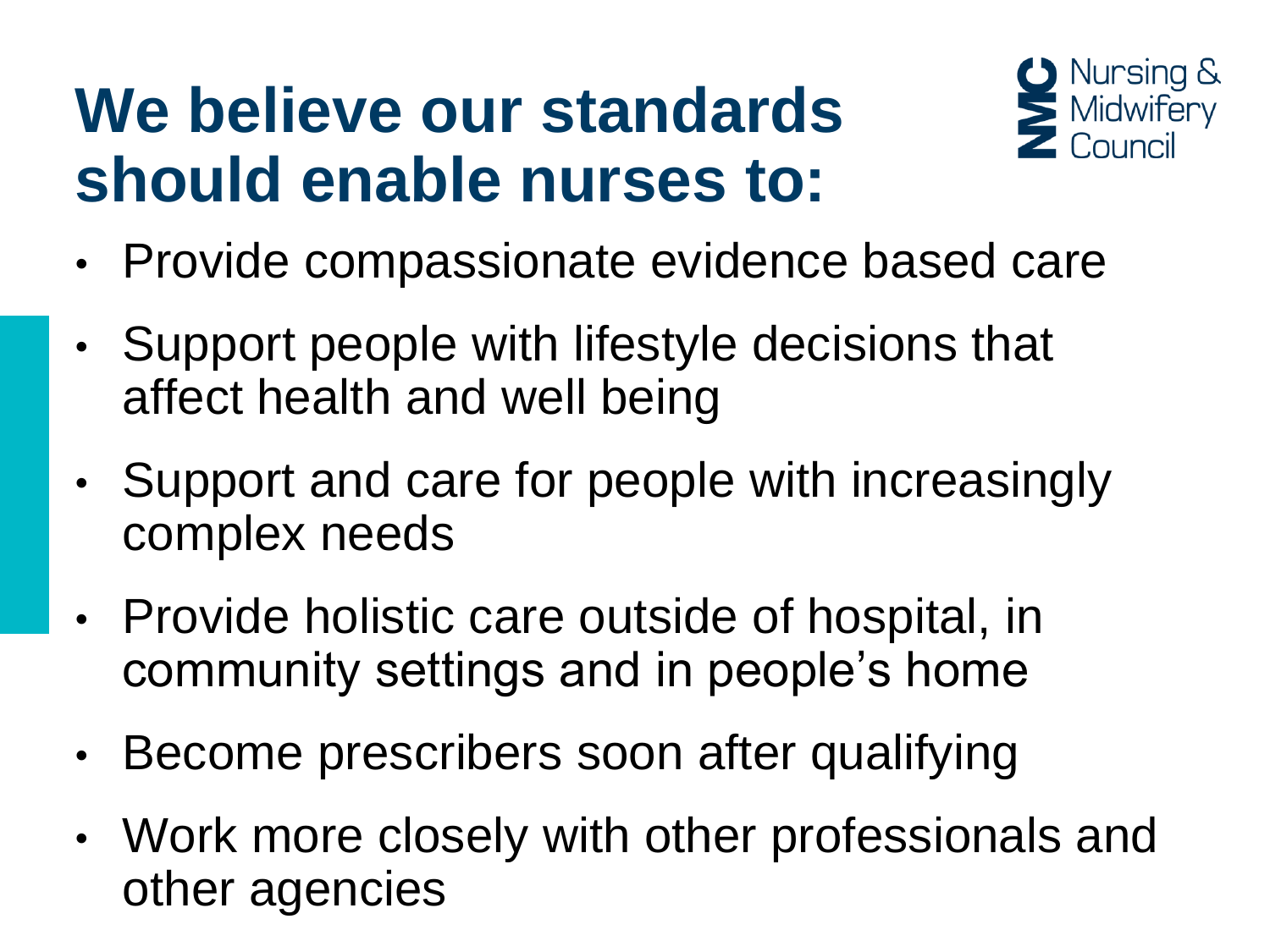

# **Consultation update**

- Formal consultation
- Focus groups
- Consultation engagement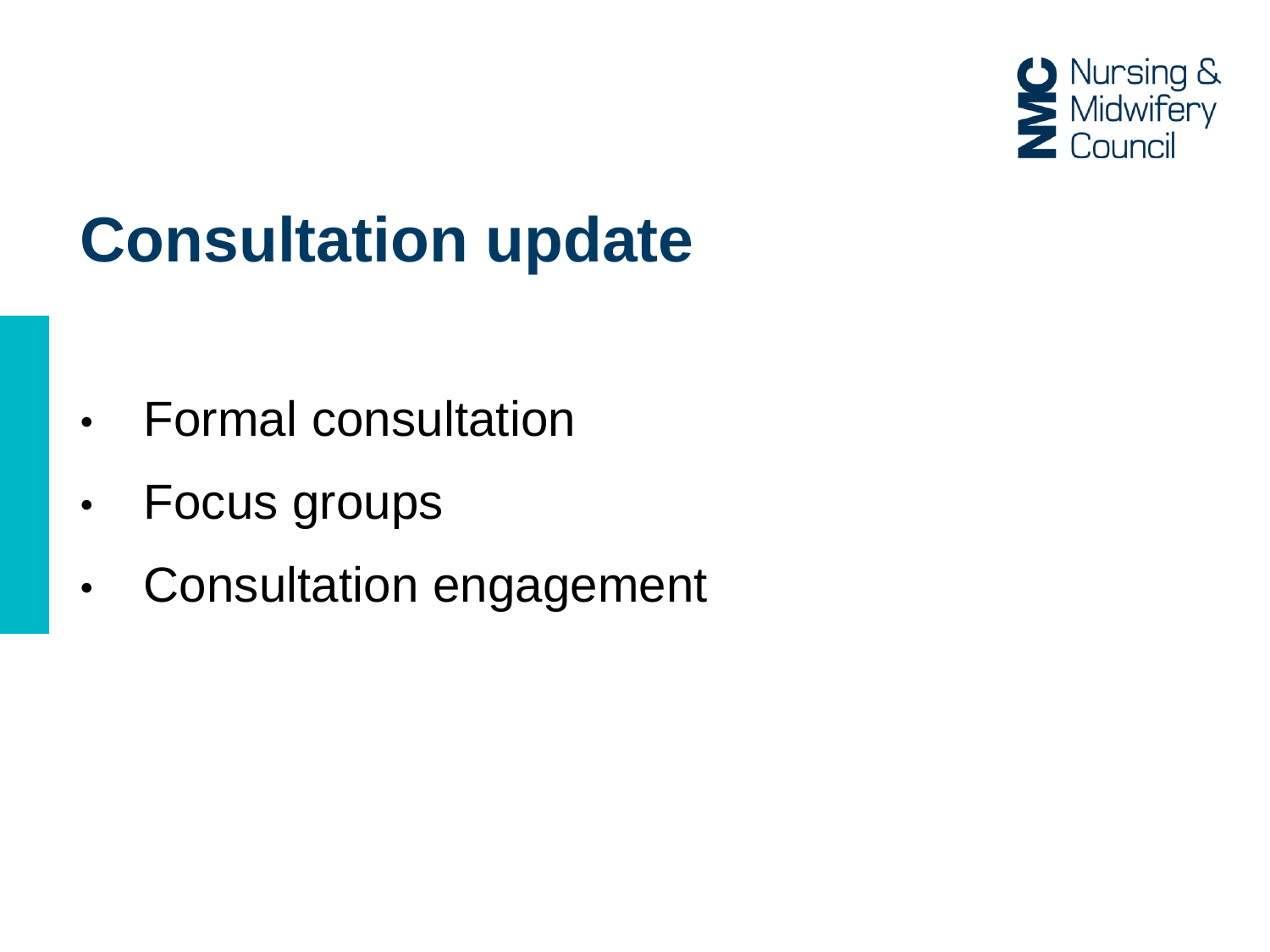

#### **Next steps**

- Post consultation analysis
- Consideration of areas where difference or objection is noted
- Preparation of final drafting of the standards
- Council decision in Spring 2018